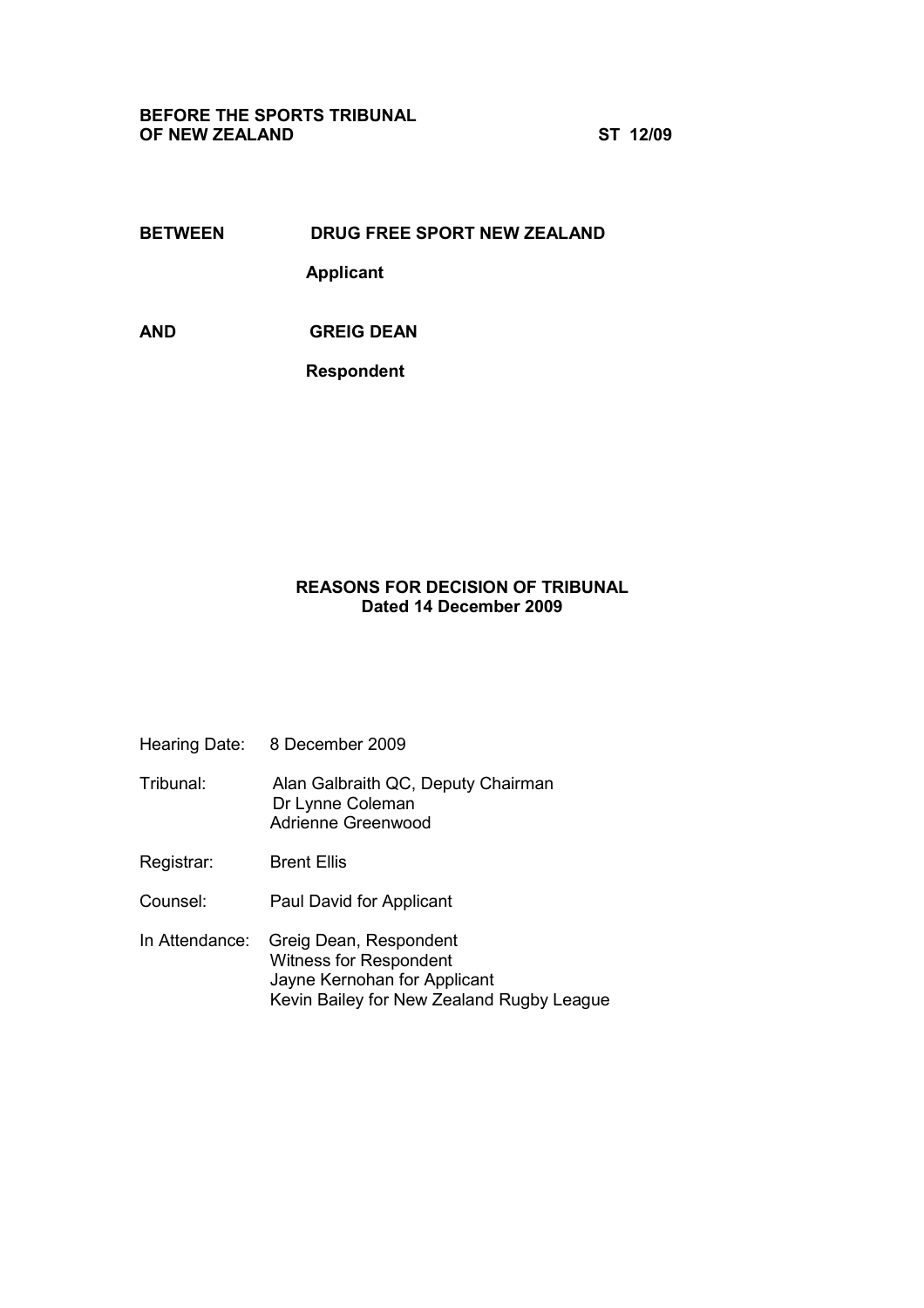### **Introduction**

- 1. The decision of the Tribunal made on Tuesday 8 December 2009 was that Greig Dean was suspended and therefore ineligible from participation in any sport which is a signatory to the World Anti-Doping Code (WADA Code) up to and including 29 January 2010.
- 2. That decision was the consequence of an application for an anti-doping violation determination by Drug Free Sport New Zealand after the respondent underwent an in-competition drug test after playing for Wellington against Auckland at a rugby league game on 13 September 2009.
- 3. A breach of Rule 3.1 of the Sports Anti-Doping Rules (2009) was alleged based on the presence of a prohibited substance, cannabis, in his system.
- 4. Both the A and B samples were tested at an accredited sports drug testing laboratory and both returned an adverse analytical finding for the prohibited substance, cannabis.

#### **Plea**

5. Mr Dean admitted the violation.

#### **Hearing**

- 6. The hearing proceeded on the basis of a violation being admitted for the presence of cannabis at a level of approximately 25 nanograms.
- 7. Mr Dean told the Tribunal that he had been active in rugby league for the past six years or so and had been in the Wellington squad on three occasions. He said that at a celebration on 22 August 2009 following the end of the Wellington club season, when his club, the Porirua Vikings, had been successful, he together with a number of other players had passed around a cannabis joint. At that date the Wellington squad for the current season had not been selected and accordingly this could have been the end of his rugby league playing season. Mr Dean's corroborating witness confirmed the circumstances in which she observed Mr Dean smoking the joint and also that seven or eight other players were involved.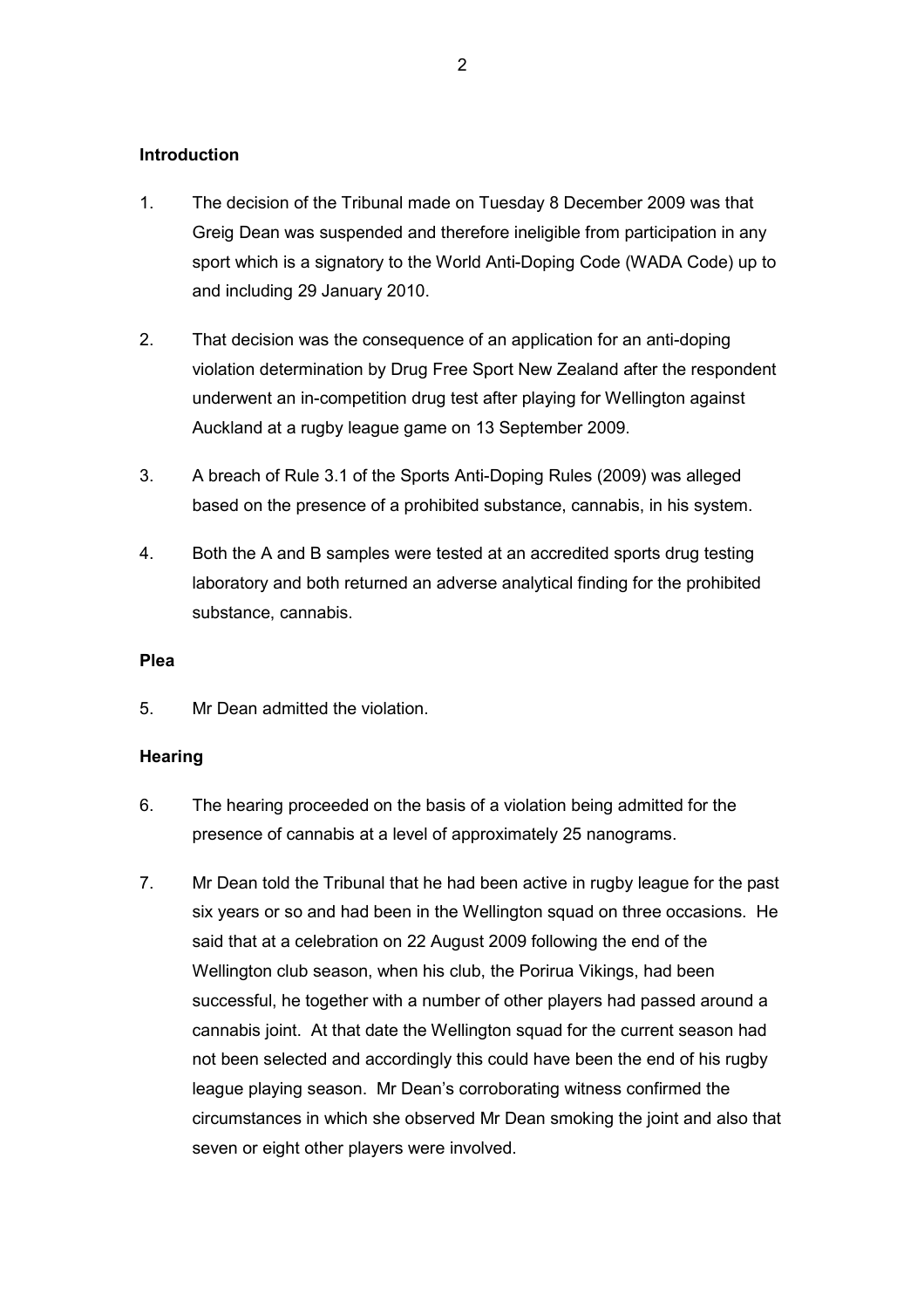- 8. In the circumstances we are satisfied that the prohibited substance was not imbibed for the purpose of improving any athletic performance. Accordingly, the lesser sanctions under Rule 14.4 of the Sports Anti-Doping Rules (2009) are available in principle. Mr Dean went on to say that he was aware that cannabis can take up to one month to clear the system and when he was being tested he indicated to the testers that he had smoked a joint within the previous three weeks or so. He also said that the testers indicated that cannabis was not of particular concern and it was "big" drugs that the testers were pursuing. There is no written confirmation on the form which relates to his test of Mr Dean so advising the testers. That does not mean that we do not accept Mr Dean's evidence as to what he said.
- 9. However, what this evidence does indicate is that Mr Dean was conscious of the fact that imbibing cannabis was potentially of concern. In this context Mr Bailey confirmed that Mr Dean had earlier in the season signed a participatory consent form which confirmed Mr Dean's acceptance of the drug free obligations of participation. Mr Dean also confirmed that he had attended an educational session where the drug free obligations were explained, although this took place after his selection in the Wellington squad and therefore after he had imbibed the cannabis. What was not clear from the evidence was whether he had been involved in any similar educational programme in the previous seasons when he had been selected for the Wellington squad. We are not in a position to make a finding in that respect absent evidence. However, our view of the evidence is that Mr Dean did have a consciousness that cannabis was prohibited in any competition context.

#### Provisional Suspension

- 10. This case has had a rather chequered history. New Zealand Rugby League applied on 15 October 2009 for provisional suspension of Mr Dean. For reasons set out in our decision on that application the hearing originally initiated on Friday 23 October 2009 had to be adjourned to Wednesday 28 October 2009. It then proceeded in Mr Dean's absence. A provisional suspension order was made on that latter date.
- 11. Pending a proposed rule change, there is uncertainty as to the effect of a provisional suspension. Clearly it applies to the particular sport but it is not clear whether it applies to all signatory sports. Mr Dean confirmed that since the date of the provisional suspension he has not participated in rugby league,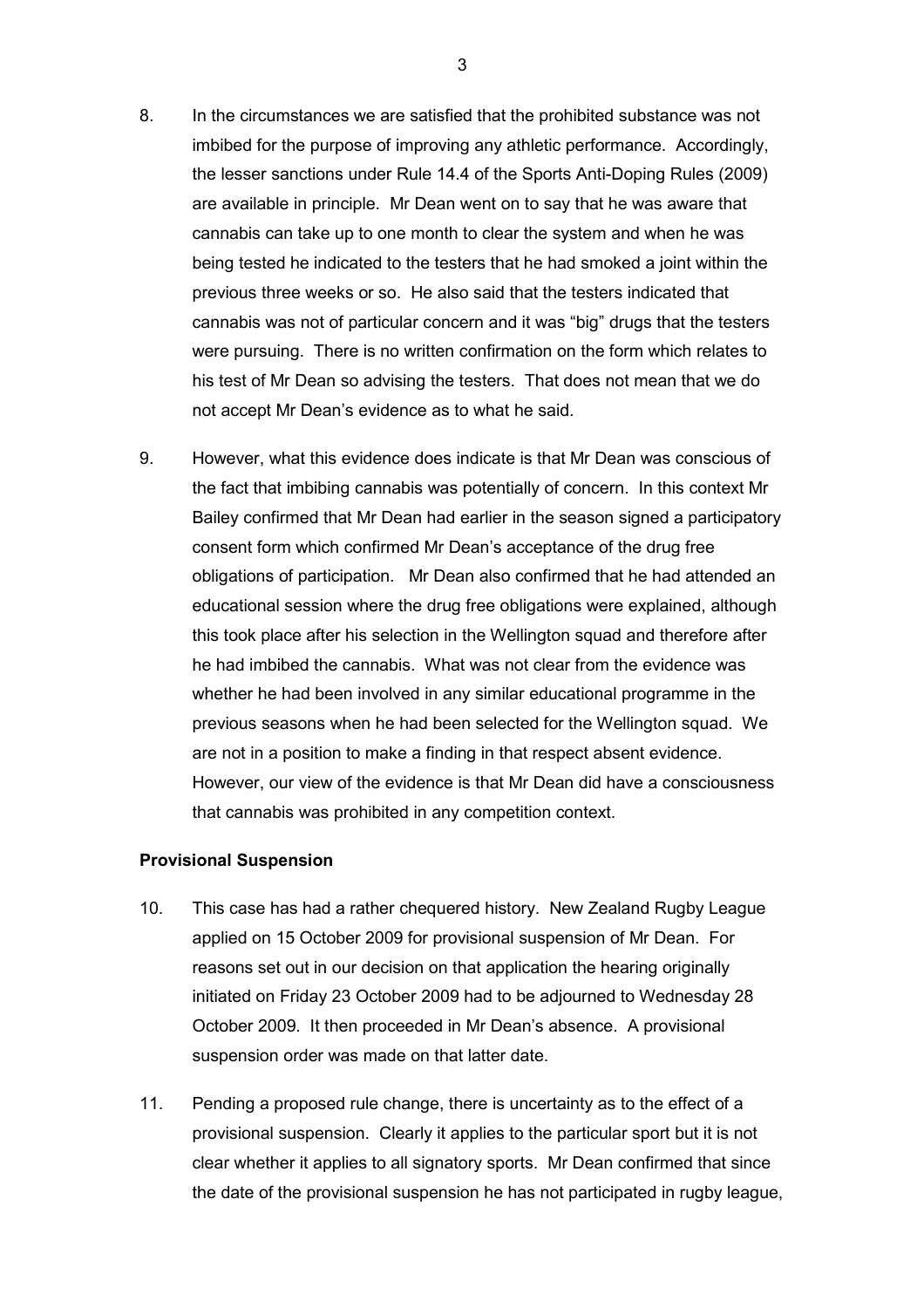because the season is at an end, but has participated in indoor netball, touch rugby and flag. The first two sports are signatory sports.

12. Accordingly although the provisional suspension has been in place for approximately six weeks, Mr Dean has not suffered any interference in respect of his participation in sport during that time.

# Period of Suspension

- 13. For a period of time after the Tribunal was first established, penalties for cannabis violations tended to be warnings in the first instance. It became apparent to the Tribunal that warnings were not an effective deterrent and the Tribunal moved to the imposition of modest suspension penalties in place of warnings in those cases where the breach was not for the purpose of enhancing performance. The Tribunal's decision in New Zealand Rugby League Inc v Broughton (ST 14/07, decision 20 December 2007) referred to a period of ineligibility of between one and two months being appropriate for a cannabis violation. In several recent decisions divisions of the Tribunal have expressed concern that, particularly in some sports, it appears that even these penalties are not having a sufficient deterrent effect and that more will have to be done to get the message through that sports participation is to be drug free.
- 14. It is appropriate for this division of the Tribunal to express that same concern and indicate the likelihood that the period of suspension imposed for such offences will increase. However, the Tribunal has decided that it is not appropriate for this division to single out Mr Dean's case to make that point.
- 15. However, the Tribunal has been concerned in Mr Dean's case to ensure that the period of suspension imposed is appropriate to the particular circumstances and is effective. By this latter comment we mean that the provisional suspension, the term of which must be taken into account under Rule 14.9, does not appear to have had any actual effect on Mr Dean's participation in the sports in which he is interested.
- 16. Mr Dean is a 28 year old who participates in a number of sports. He has been a Wellington representative in rugby league on three occasions. In our view Mr Dean was conscious of the fact that cannabis was a banned substance in sport.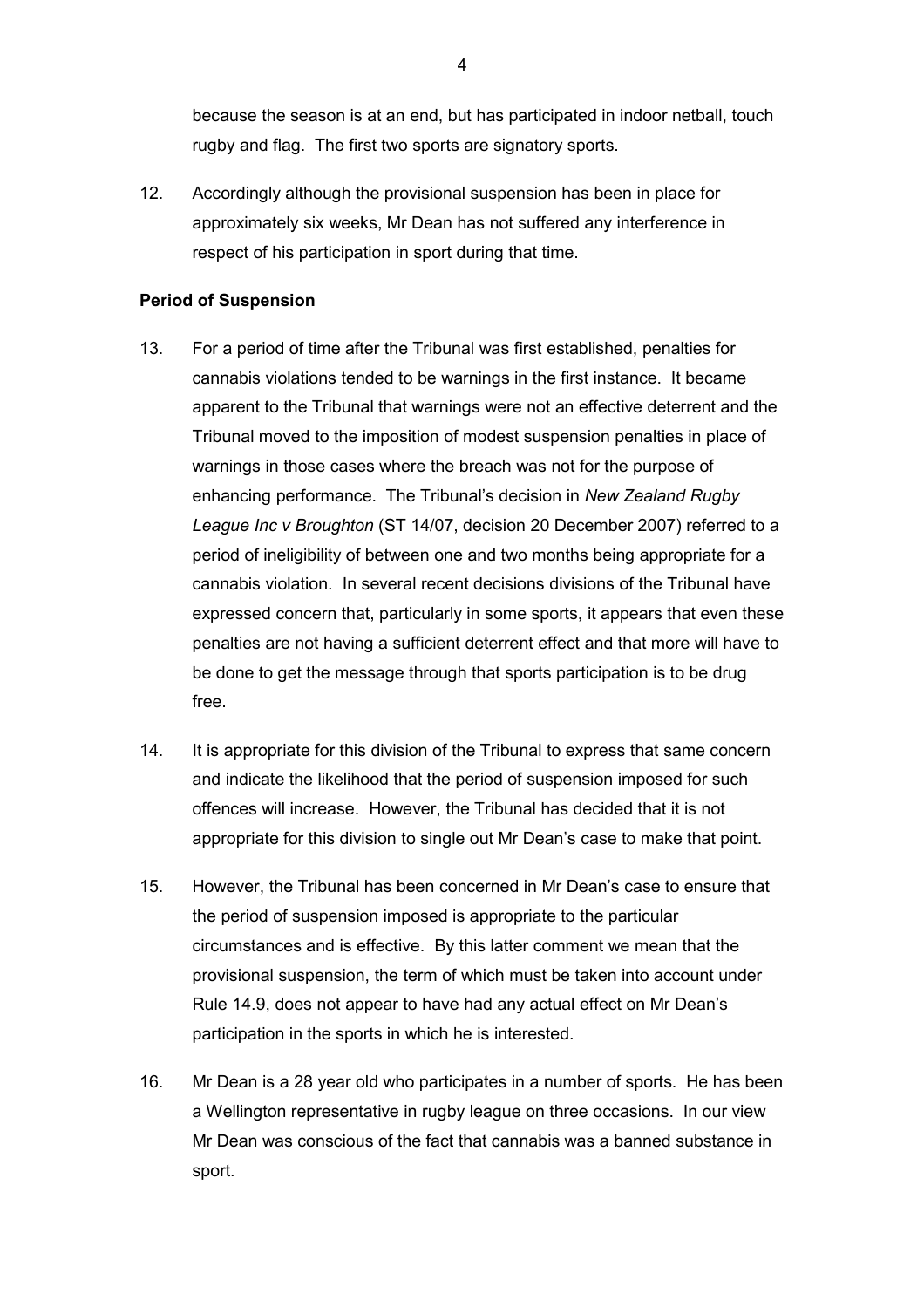- 17. Senior players, such as Mr Dean, have to take responsibility for their actions. Signing the participatory drug-free statement does mean something. That is the basis on which the Anti-Doping Rules operate. It is not good enough to say as Mr Dean and others before him have said that their season was over and they did not know they were to be selected for representative honours. That selection is part of the reason they have been playing the game.
- 18. We do have a concern that Mr Dean's evidence was that his testers downplayed the significance of cannabis as a prohibited substance. Certainly there are other drugs which are more pernicious and directly aimed at performance enhancement but use of cannabis is prohibited and contrary to the philosophy of a drug free sport policy.
- 19. In determining the period of suspension we have taken into account the absence of any mitigating factors, the period of the provisional suspension, its actual impact on Mr Dean's sporting participation, the fact that any period of suspension will take in the Christmas holiday period and the guidelines contained in earlier decisions of the Tribunal. We determine that a period of suspension up to and including 29 January 2010 was in all the circumstances appropriate.
- 20. The Tribunal's decision is to have cross-sport effect. The Tribunal is aware that Mr Dean is presently actively involved in playing indoor netball and touch rugby and this decision will prevent him from doing so until the end of January.
- 21. The Tribunal further advises Mr Dean that if he infringes the anti-doping code in any other sports in which he participates, by using cannabis, the minimum period of ineligibility for him, under the WADA Code and the Sports Anti-Doping Rules 2009 will be a minimum of one year's suspension and may be as high as a maximum four years' suspension.